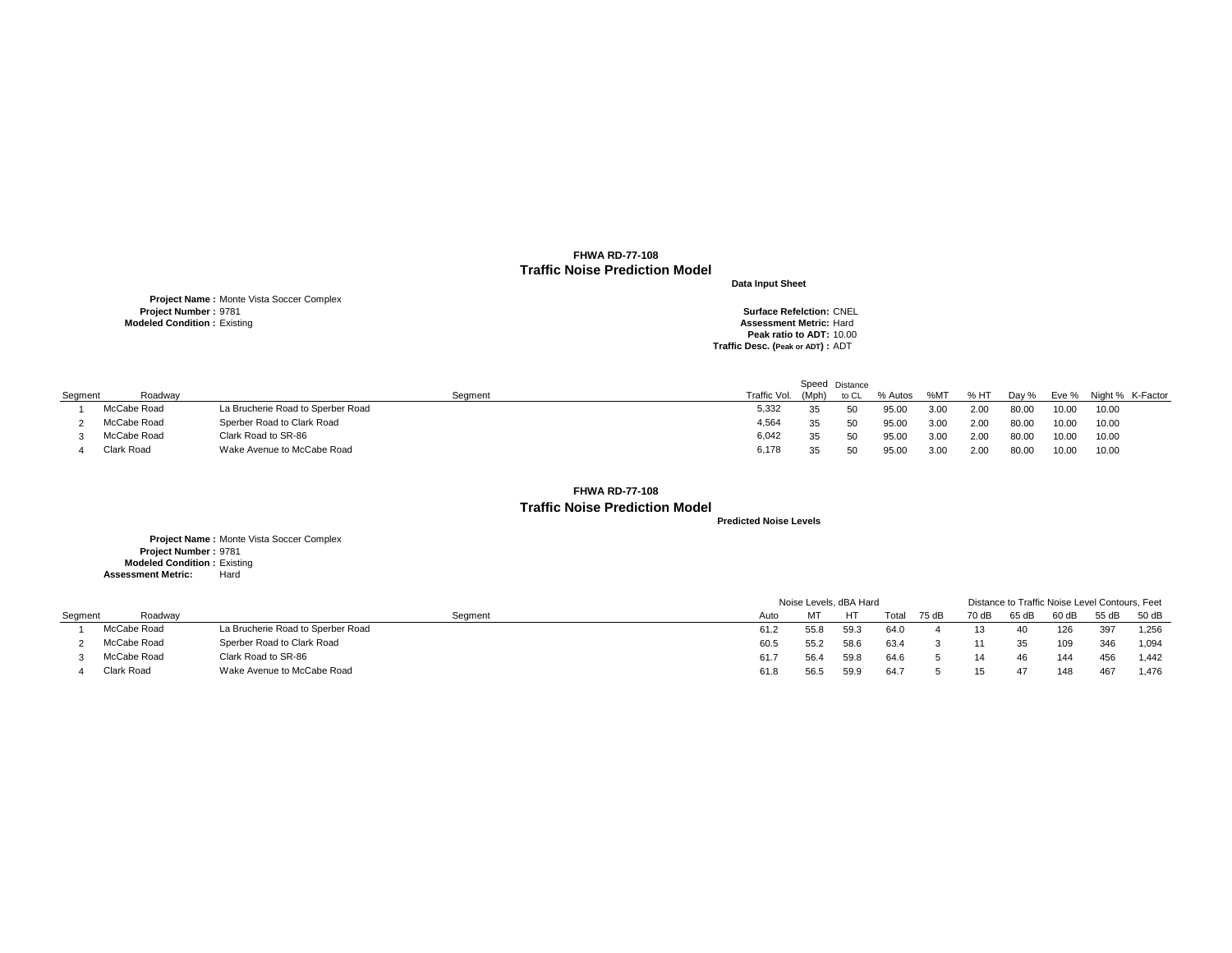**Project Name :** Monte Vista Soccer Complex **Project Number :** 9781 **Surface Refelction:** CNEL **Modeled Condition :** Existing + Project **Assessment Metric:** Hard

**Peak ratio to ADT:** 10.00 **Traffic Desc. (Peak or ADT) :** ADT

**Predicted Noise Levels**

**Project Name :** Monte Vista Soccer Complex **Project Number :** 9781 **Modeled Condition :** Existing + Project **Assessment Metric:** Hard

|         |                   |                                   |              |       | Speed Distance |         |      |         |       |       |                  |
|---------|-------------------|-----------------------------------|--------------|-------|----------------|---------|------|---------|-------|-------|------------------|
| Segment | Roadway           | Seament                           | Traffic Vol. | (Mph) | to CL          | % Autos | %MT  | $% H$ T | Day % | Eve % | Night % K-Factor |
|         | McCabe Road       | La Brucherie Road to Sperber Road | 5,522        |       | 50             | 95.00   | 3.00 | 2.00    | 80.OC | 10.00 | 10.00            |
|         | McCabe Road       | Sperber Road to Clark Road        | 5,324        | 35    | - 50           | 95.00   | 3.00 | 2.00    | 80.00 | 10.00 | 10.00            |
|         | McCabe Road       | Clark Road to SR-86               | 6,612        | 35    | 50             | 95.OC   | 3.00 | 2.00    | 80.00 | 10.00 | 10.00            |
|         | <b>Clark Road</b> | Wake Avenue to McCabe Road        | 6,368        | 35    | 50             | 95.OC   | 3.00 | 2.00    | 80.OC | 10.00 | 10.00            |

|         |             |                                   |      | Noise Levels, dBA Hard |      |       |       |       |       | Distance to Traffic Noise Level Contours, Feet |       |       |  |  |  |  |  |
|---------|-------------|-----------------------------------|------|------------------------|------|-------|-------|-------|-------|------------------------------------------------|-------|-------|--|--|--|--|--|
| Segment | Roadway     | Seament                           | Auto | MT.                    | HТ   | Total | 75 dB | 70 dB | 65 dB | $60$ dB                                        | 55 dB | 50 dB |  |  |  |  |  |
|         | McCabe Road | La Brucherie Road to Sperber Road | 61.3 | 56.0                   | 59.4 | 64.2  |       |       | 42    | 132                                            | 416   | 1,315 |  |  |  |  |  |
|         | McCabe Road | Sperber Road to Clark Road        | 61.1 | 55.8                   | 59.3 | 64.0  |       |       | 40    | 126                                            | 397   | 1,256 |  |  |  |  |  |
|         | McCabe Road | Clark Road to SR-86               | 62.1 | 56.8                   | 60.2 | 65.0  |       | 16    | 50    | 158                                            | 500   | 1,581 |  |  |  |  |  |
|         | Clark Road  | Wake Avenue to McCabe Road        | 61.9 | 56.6                   | 60.0 | 64.8  |       |       | 48    | 151                                            | 477   | 1,510 |  |  |  |  |  |

- 
- 

**FHWA RD-77-108 Traffic Noise Prediction Model**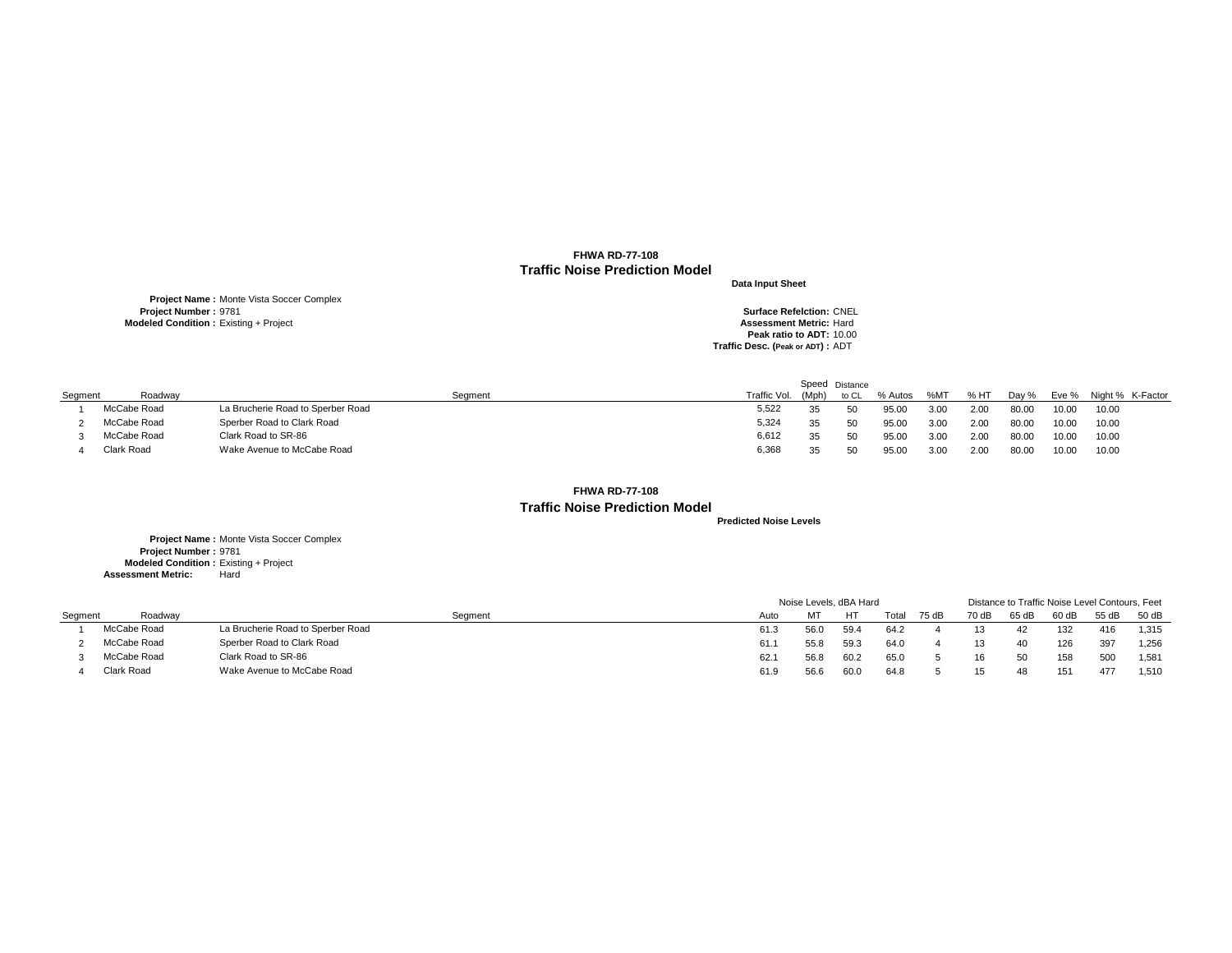**Project Name :** Monte Vista Soccer Complex **Project Number :** 9781 **Surface Refelction:** CNEL **Modeled Condition :** Near-Term **Assessment Metric:** Hard

**Peak ratio to ADT:** 10.00 **Traffic Desc. (Peak or ADT) :** ADT

**Project Name :** Monte Vista Soccer Complex **Project Number :** 9781 **Modeled Condition : Near-Term**<br> **essment Metric:** Hard **Assessment Metric:** 

**Predicted Noise Levels**

|         |                   |                                   |              |       | Speed Distance |         |      |         |       |       |                  |
|---------|-------------------|-----------------------------------|--------------|-------|----------------|---------|------|---------|-------|-------|------------------|
| Segment | Roadway           | Seament                           | Traffic Vol. | (Mph) | to CL          | % Autos | %MT  | $% H$ T | Day % | Eve % | Night % K-Factor |
|         | McCabe Road       | La Brucherie Road to Sperber Road | 5,865        | 35    | 50             | 95.00   | 3.00 | 2.00    | 80.00 | 10.00 | 10.00            |
|         | McCabe Road       | Sperber Road to Clark Road        | 5,020        | 35    | 50             | 95.00   | 3.00 | 2.00    | 80.00 | 10.00 | 10.00            |
|         | McCabe Road       | Clark Road to SR-86               | 6,646        |       | 50             | 95.00   | 3.00 | 2.00    | 80.00 | 10.00 | 10.00            |
|         | <b>Clark Road</b> | Wake Avenue to McCabe Road        | 6,795        |       | 50             | 95.00   | 3.00 | 2.00    | 80.00 | 10.00 | 10.00            |

|         |             |                                   |      |      | Noise Levels, dBA Hard |       |       |       | Distance to Traffic Noise Level Contours, Feet |      |       |         |
|---------|-------------|-----------------------------------|------|------|------------------------|-------|-------|-------|------------------------------------------------|------|-------|---------|
| Segment | Roadway     | Segment                           | Auto |      | HT                     | Total | 75 dB | 70 dB | 65 dB                                          | 60dB | 55 dB | $50$ dB |
|         | McCabe Road | La Brucherie Road to Sperber Road | 61.6 | 56.3 | 59.7                   | 64.4  |       |       |                                                | 138  | 435   | 1,377   |
|         | McCabe Road | Sperber Road to Clark Road        | 60.9 | 55.6 | 59.0                   | 63.8  |       |       | 38                                             | 120  | 379   | 1,199   |
|         | McCabe Road | Clark Road to SR-86               | 62.1 | 56.8 | 60.2                   | 65.0  |       | 16.   | -50                                            | 158  | 500   | 1,581   |
|         | Clark Road  | Wake Avenue to McCabe Road        | 62.2 | 56.9 | 60.3                   | 65.1  |       |       | 51                                             | 162  | 512   | 1,618   |

- 
- 

**FHWA RD-77-108 Traffic Noise Prediction Model**